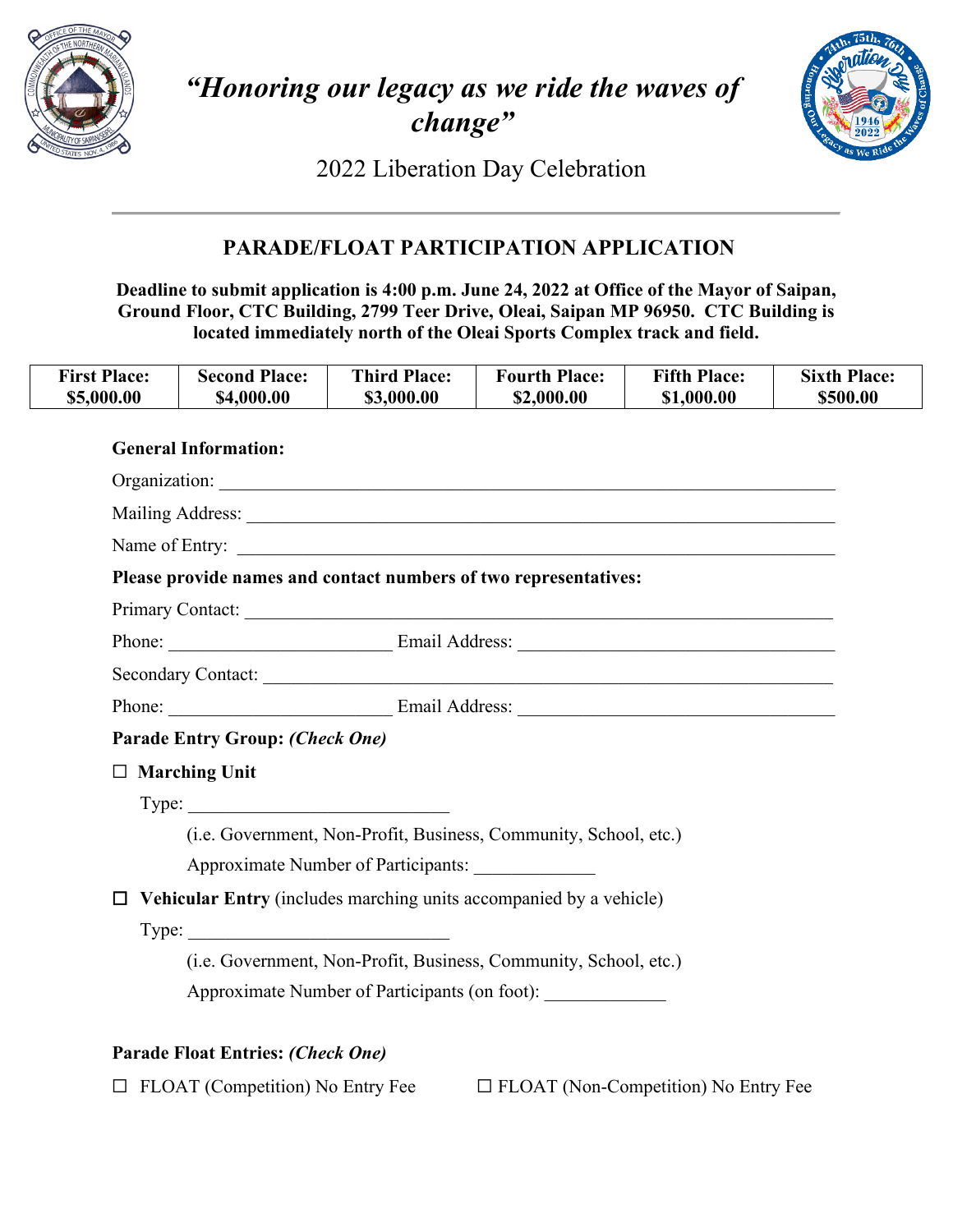#### **2022 LIBERATION DAY PARADE/FLOAT INFO SHEET**

## FLOAT # \_\_\_\_\_

#### **This information will be used to describe your entry as it approaches the Reviewing Stand and for all media outlets covering the Parade.**

| <b>Organization Name:</b> |                        |                        |
|---------------------------|------------------------|------------------------|
| $\bigcirc$ Marching Unit  | O Vehicle Parade Entry | $\bigcirc$ Float Entry |
| Float Provided by:        |                        |                        |

#### **Parade Entry Details: Provide as much information as possible.**

Use the back of the page if necessary.

Please describe your float or parade entry and how it portrays this year's Liberation Festivities theme.

Please provide a brief history of your group/organization/business.

Interesting facts about the float (i.e. explain the materials you used to construct the float).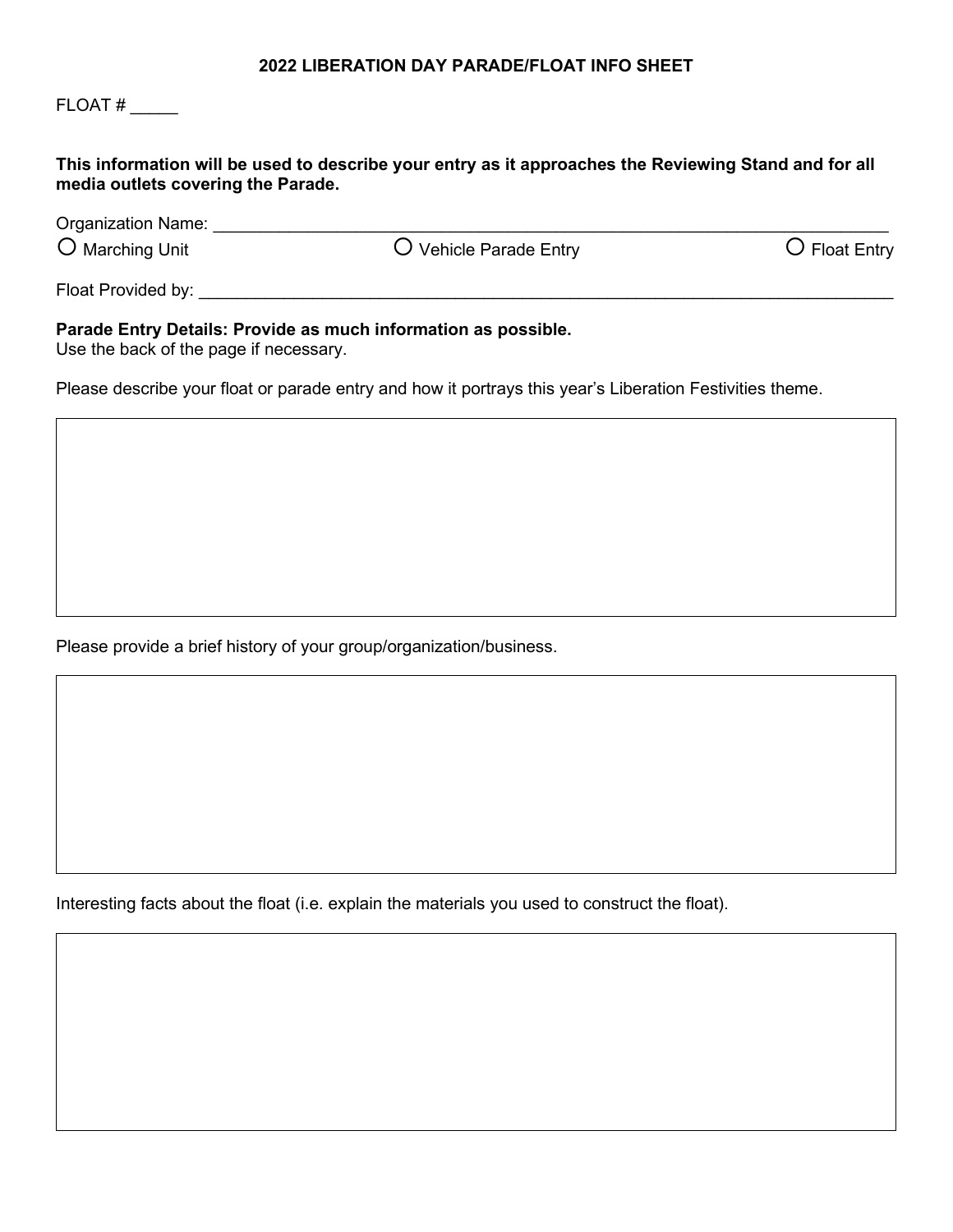### **The Rules for Parade and Float Participation for the 2022 Fourth of July Liberation Day Celebration and Festivities**

To ensure a safe, cheerful, and memorable July 4th parade, all parade participants must abide by the following rules at all times before, during, and after the parade. The rules are as follows:

- 1. No tossing or throwing of objects of any kind, including candies, toys, handouts, etc. from the floats and while marching by parade participants.
- 2. Displaying of vulgar and/or pornographic materials, non-liberation day festival sponsored advertisements, signs and/or posters containing political messages, symbols, marks, etc. is strictly prohibited. Failure to adhere to this rule will result in the removal of the offending participants from the parade.
- 3. Floats must not exceed 13 feet in height, measured from the existing grade, i.e., surface of asphalt road on Beach Road, to the highest point on the float. A float must not exceed 10 feet in width along the sides from front end to rear of the float. The bottom of any vehicle, heavy equipment, or lowboy must not be lower than 12 inches at the lowest point of the vehicle to the surface of the existing grade. A float that has been entered as a competing float which exceeds the maximum dimensions described in this paragraph 3 will be found non-compliant and will not be considered for any prize.

Floats competing for prize must enter by checking one of the listed entries on the application. Floats entering in the 2022 Fourth of July liberation day parade float competition will be judged according to the criteria set forth at paragraph 4 below.

- 4. Floats will be judged on originality, creativity, design, workmanship, balance, presentation and overall appeal based on this year's theme *"Honoring our legacy as we ride the waves of change".* It is encouraged that floats be constructed by using natural materials gathered on-island.
- 5. Prizes for competition floats will be presented as follows:

| <b>First Place:</b> | <b>Second Place:</b> | <b>Third Place:</b> | <b>Fourth Place:</b> | <b>Fifth Place:</b> | <b>Sixth Place:</b> |
|---------------------|----------------------|---------------------|----------------------|---------------------|---------------------|
| \$5,000.00          | \$4,000.00           | \$3,000.00          | 52,000.00            | \$1,000.00          | \$500.00            |

\*In the event of a tie, please see Paragraph 7 below.

- 6. Judging of the floats will be on July 4, 2022 and shall commence immediately upon check-in. The decision of the judges is final.
- 7. In the event of a tie, the floats involved in the tie will share the prize money by the number of floats involved in the tie.
- 8. Starting point of the parade will be on Beach Road, south of the National Office Supply and will end at the Garapan Fishing Base. The parade will officially start at 10:00 A.M.
- 9. All floats must be transported and parked on Beach Road (south of Quartermaster Road) on July 4, 2022, by 9:00 A.M.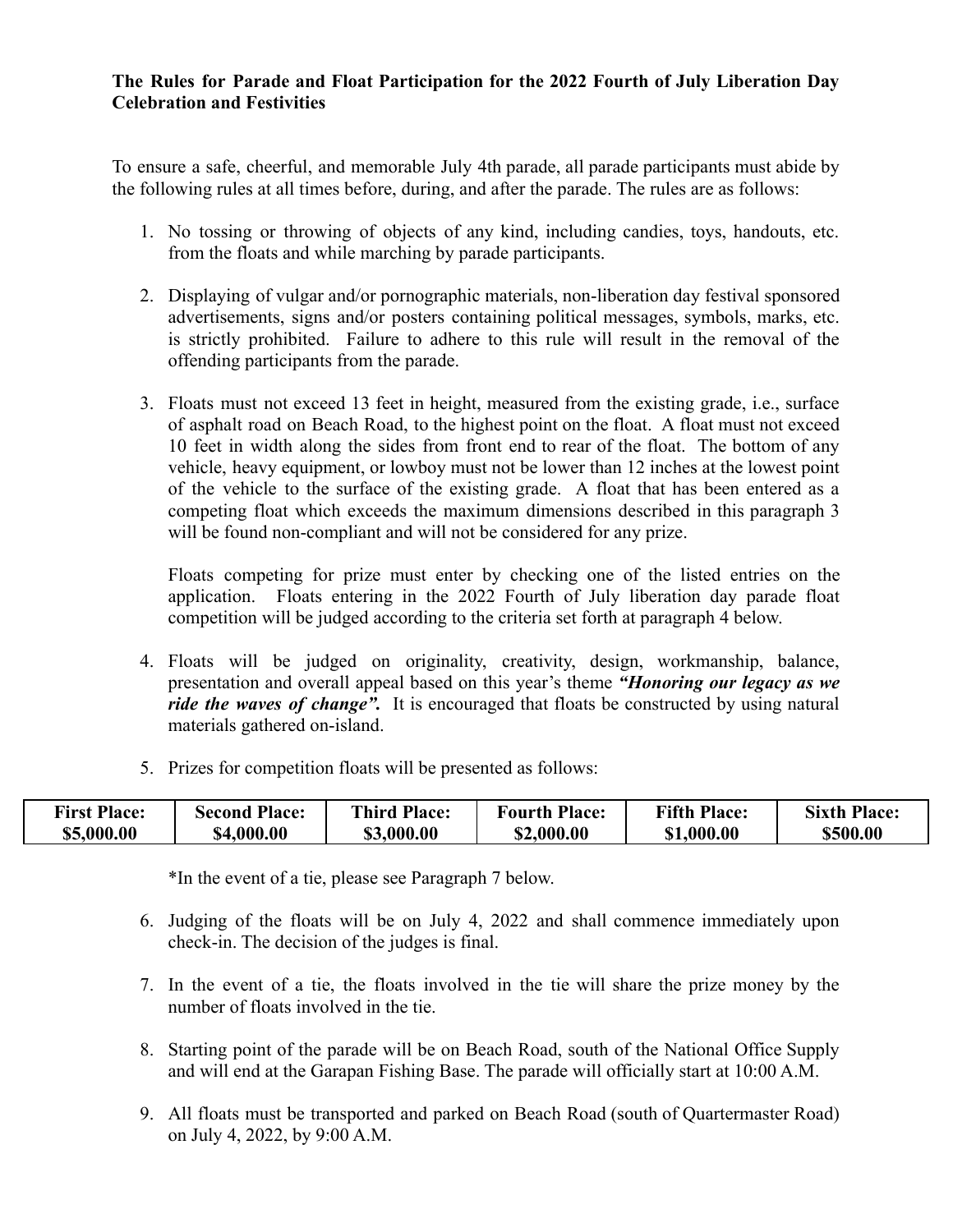- 10. All marching units, including motorcycles, vehicles, etc. will line up at the starting point followed by floats. Entrance to the starting point area will be from the Marianas Visitors Authority on Beach Road and up north to the National Office Supply.
- 11. Check-in time for parade participants and floats at the designated location, i.e., Beach Road, south of Quartermaster will be no later than 9:00 A.M. on July 4, 2022. Competition entry floats checked in after 9:00 A.M. on July 4, 2022 will not be eligible to compete for an award of any prize.
- 12. Parade sequence number will be announced at the mandatory safety briefing on June 28, 2022, at 4:00 p.m. at the Office of the Mayor of Saipan, ground floor, CTC Building on 2799 Teer Drive, Oleai, or at another place to be announced in advance, if necessary. All participants must attend the safety briefing. Failure to attend may result in the entry being excluded from the parade. .
- 13. Each Float participant will be issued a float sign displaying that participant's float number. Each float participant must return the issued float sign to the Parade and Float Sub-Committee at the end of the parade.
- 14. Police Escorts for the floats will be requested through the Parade and Float Sub-Committee. Escorts will be available on July 4, 2022. Participants must advise the chair of the Subcommittee if their float entry will require police escort no later than 4:00 p.m. on June 29, 2022.
- 15. The Application for Parade/Float Participation form must be accurately and completely filled in. Description of floats and/or marching units will be announced when it reaches the Reviewing Stand. Participants must ensure the information provided on the participant's float information sheet is exactly the way it will be introduced and described. Failure to provide the description of the float will result in the entry not being announced or introduced to the viewers at the Reviewing Stand.
- 16. Performance in front of the Reviewing Stand will be limited to not-to-exceed three (3) minutes. The Parade and Float Subcommittee shall strictly enforce the not-to-exceed three-minute time limitation and participants are expected to comply with the time limit. No exemption shall be granted no matter the size of the marching band, float, or group of performers. Each participating person, group, organization, float, etc. shall designate at least two persons on their team to monitor the time clock in front of the Reviewing Stand to ensure performance in front of the Reviewing Stand does not exceed three minutes. Exceeding the three-minute limit shall result in the disqualification of the float entered as a competing float and shall not be considered for any prize.
- 17. Announcement of winners and presentation of prizes for competitive floats will be held later after the conclusion of the parade on July  $4<sup>th</sup>$  at the Garapan Fishing Base.
- 18. Award of float prizes will be announced after July 4, 2022 and scheduled no later than four days after the conclusion of the 2022 Fourth of July liberation day parade.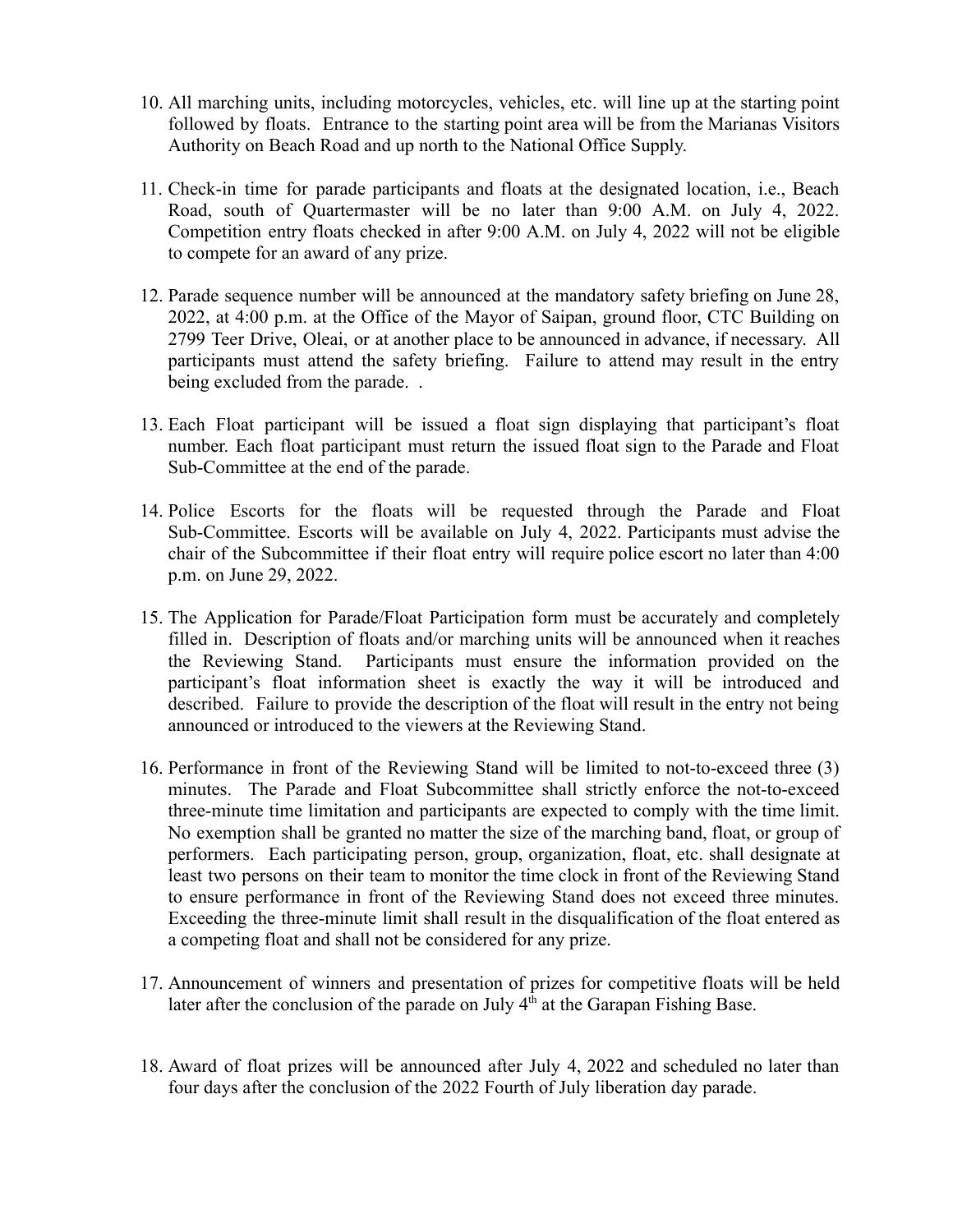- 19. All participants must read and sign the attached Release of Liability form in order to be accepted and allowed to participate in the 2022 Fourth of July liberation day celebration parade.
- 20. In the event a participant or participants of a competition float disagrees with the decision of the Parade and Float Subcommittee, the participant may submit a written letter to the Committee no later than five government business days, stating the reason and explaining in detail its disagreement. The Committee has five government business days to respond to the participant or participants. As provided in paragraph no. 6 above, decisions of the competition float judges shall be final and not appealable.

As used in this paragraph no. 20, government business days shall be Monday to Friday, except any within the regular government business week that fall on a holiday. The day after the holiday, except Saturday and Sunday, shall be the next business day.

For further information about the parade and floats, please contact the Office of the Mayor of Saipan during regular working hours from 07:30 a.m. to 4:30 p.m., Monday to Friday at 234-6208/6225.